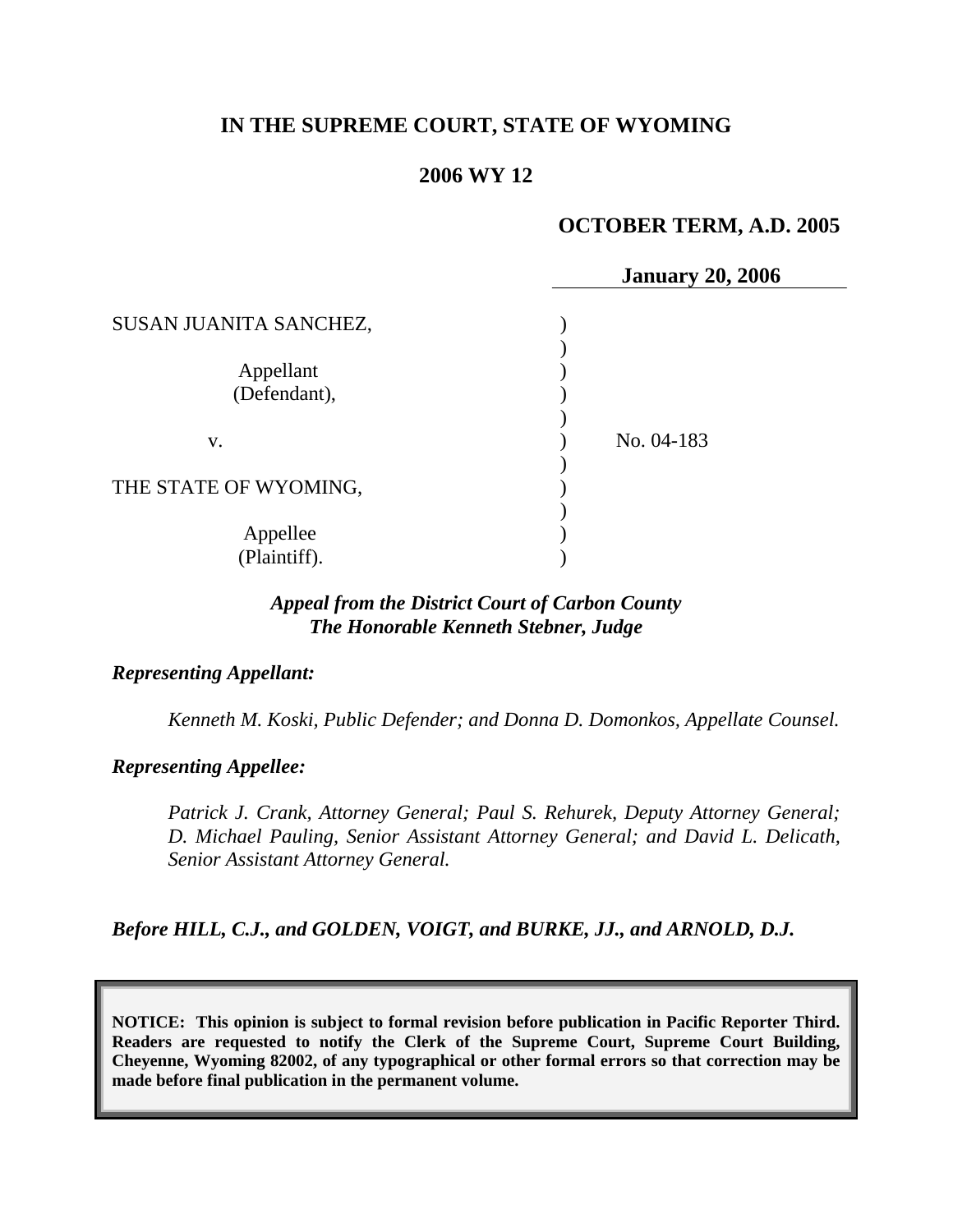#### **VOIGT, Justice.**

 $\overline{a}$ 

[¶1] In March 2004, a Carbon County jury found Susan Juanita Sanchez (the appellant) guilty of second-degree murder for shooting her boyfriend. She now appeals that conviction, claiming that the district court erred in admitting extrinsic impeachment evidence, that the prosecutor committed misconduct because he intentionally misrepresented witness testimony to the jury during closing argument, and that the district court abused its discretion in excluding evidence concerning the victim's affiliation with an "outlaw" motorcycle gang. We affirm.

## **ISSUES**

[¶2] 1. Whether extrinsic impeachment evidence admitted by the district court was harmless error?

2. Whether the prosecutor committed misconduct during his closing argument?

 3. Whether the district court erred in excluding evidence concerning the victim's affiliation with an "outlaw" motorcycle gang?

# **FACTS**

[¶3] The instant case essentially revolves around four people: the appellant (who has been paralyzed on one side of her body since she suffered a stroke and who apparently uses a leg brace to help her walk), the appellant's live-in boyfriend Marvin "Lucky" Batchelor (the victim), Travis Tappan (who occasionally lived with the victim and the appellant) (Tappan), and Sam Huffman  $(Huffman)$ .<sup>[1](#page-1-0)</sup> All four individuals spent most of the day July 15-16, 2003, drinking and partying at the appellant's residence in Rawlins. Huffman was "too drunk" to return home later that evening, so Tappan retrieved a sleeping bag for Huffman to use in the yard, where he eventually "passed out." Tappan also arranged a tarp and a sleeping bag in the yard for himself and the appellant.

[¶4] Sometime between 1:00 and 1:30 a.m., the victim was shot once in the chest. At 1:30 a.m., the appellant called 911 and indicated that she thought that the victim was dead. Law enforcement officers responded to the residence, where they discovered the victim's body (with no pulse) in the yard; the victim was wearing a t-shirt and underwear, and his pants were located nearby on a chair next to a picnic table in the yard. As the appellant exited the residence at the officers' request, the officers asked her if she possessed any weapons. She replied "no, the gun is . . . over there" (pointing to where

<span id="page-1-0"></span> $<sup>1</sup>$  Tappan and Huffman were friends, and both were also friends of the appellant and the victim.</sup>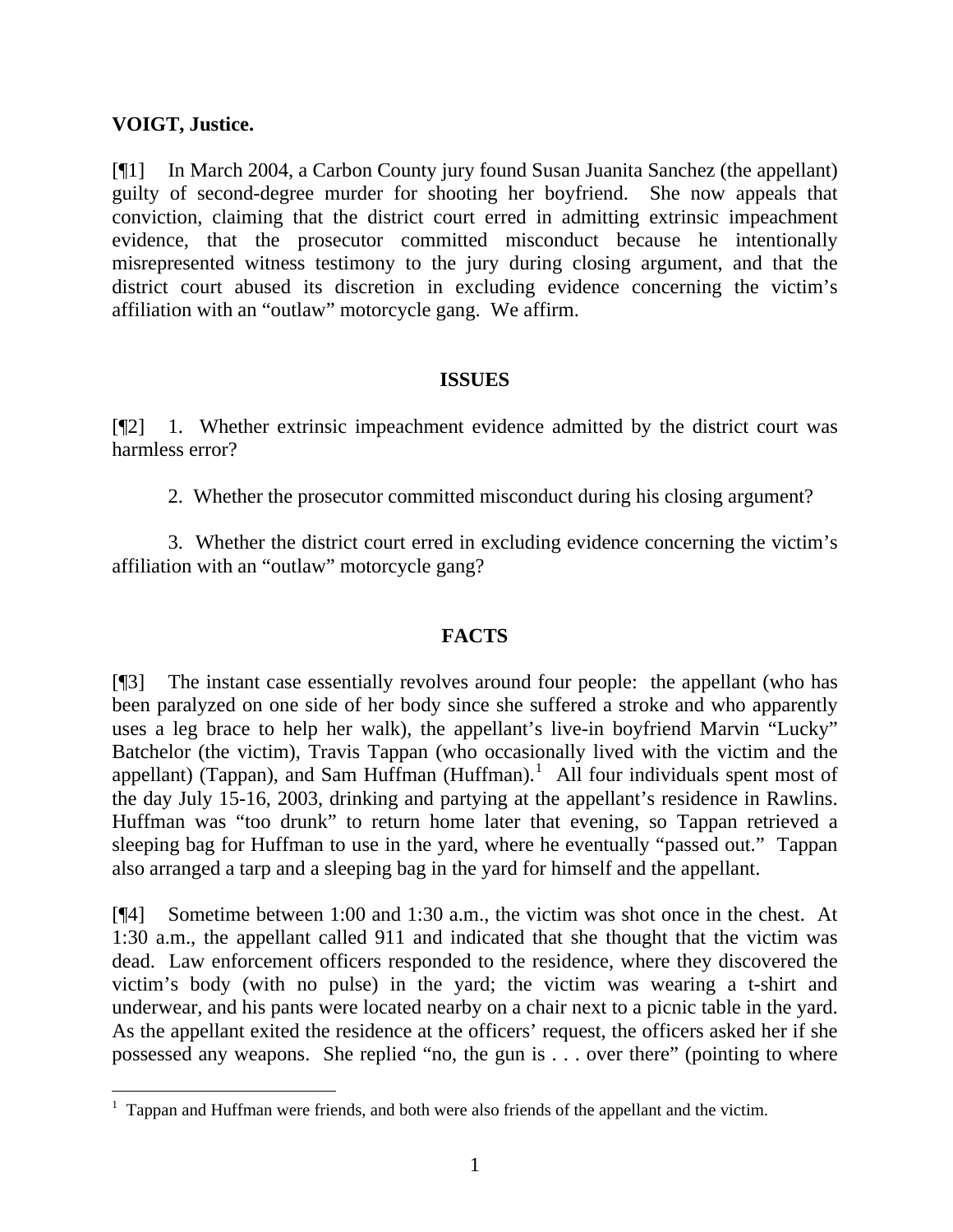she and Tappan had been sleeping), and officers discovered a black single-action .41 caliber Ruger handgun. Ballistics analysis subsequently confirmed that the victim was shot with this gun.

[¶5] Several witnesses provided information about the shooting. It appears that the appellant confessed to at least five different individuals that she shot the victim, and in several instances she confessed that fact more than once to the same individual. $2$  The appellant told the 911 dispatcher that she shot the victim "because he was raping" her, and numerous other statements were attributed to the appellant by the law enforcement officers who spoke with her after the shooting. According to the trial testimony of these officers, the appellant stated that while Tappan was arranging the sleeping accoutrements in the yard, the appellant retrieved some bedding and the Ruger handgun<sup>[3](#page-2-1)</sup> from her bedroom (she needed the gun for "her protection" because the victim became "mean" or "aggressive" when he was drinking).<sup>[4](#page-2-2)</sup> The appellant met Tappan in the yard and put the gun under her pillow, while the victim remained inside watching television.

[ $[$ [6] As the appellant and Tappan were lying in the yard holding hands,<sup>[5](#page-2-3)</sup> the victim appeared and ripped off their covers, and Tappan got up and ran. The victim asked the appellant if she was "having sex" with Tappan and repeatedly told the appellant (in a profanity-laced exchange) to go in the house. The appellant replied that she wanted to remain outside. The victim then grabbed or pulled the appellant's legs in an attempt to get her into the house. At some point, he tried to "get on top" of her (or he "jumped" on top of her) and said "get your ass in there and I'll f\*\*\* you," and the appellant "pushed him off." The victim ultimately started walking towards the house, and away from the appellant's location. When he stopped and turned to continue yelling at the appellant, she reached under her pillow (while lying down), "pulled" the gun, and shot the victim once. $6$ 

[¶7] According to the appellant, Tappan, who was by this time next to the appellant, said "I think you killed him," and the appellant replied "[O]h, my God, we better go in and call 911." Tappan "helped [the appellant] put [her] leg brace on . . . so they could go

<span id="page-2-0"></span> $\overline{a}$ <sup>2</sup> The prosecutor and the appellant's trial counsel seem to have referred to one of the appellant's taperecorded statements during their closing arguments. A transcript of that statement was admitted as a trial exhibit (and the tape was played for the jury) without much accompanying testimony as to the contents of the statement. Because the trial exhibits are apparently not contained in the record on appeal, we are unable to refer to whatever the appellant may have said during that interview.

<span id="page-2-1"></span><sup>&</sup>lt;sup>3</sup> The appellant stated that she did not like guns, but that the victim bought the gun for her because he was a convicted felon and was not allowed to possess a firearm. She maintained that the gun was hers, and that it was in its holster when she went out to the yard. The only holster that officers discovered at the scene was located in a bedroom inside the appellant's residence.

<span id="page-2-2"></span><sup>&</sup>lt;sup>4</sup> The appellant told one officer that the victim had been "abusive" in the past and that she was "fearful of what he was going to do" the night of the shooting because "she had been fearful in the past."

<span id="page-2-3"></span> $5$  One witness indicated that the appellant and the victim had agreed to end their relationship.

<span id="page-2-4"></span><sup>&</sup>lt;sup>6</sup> Ballistics analysis revealed that the trigger had been pulled twice, once on an empty chamber.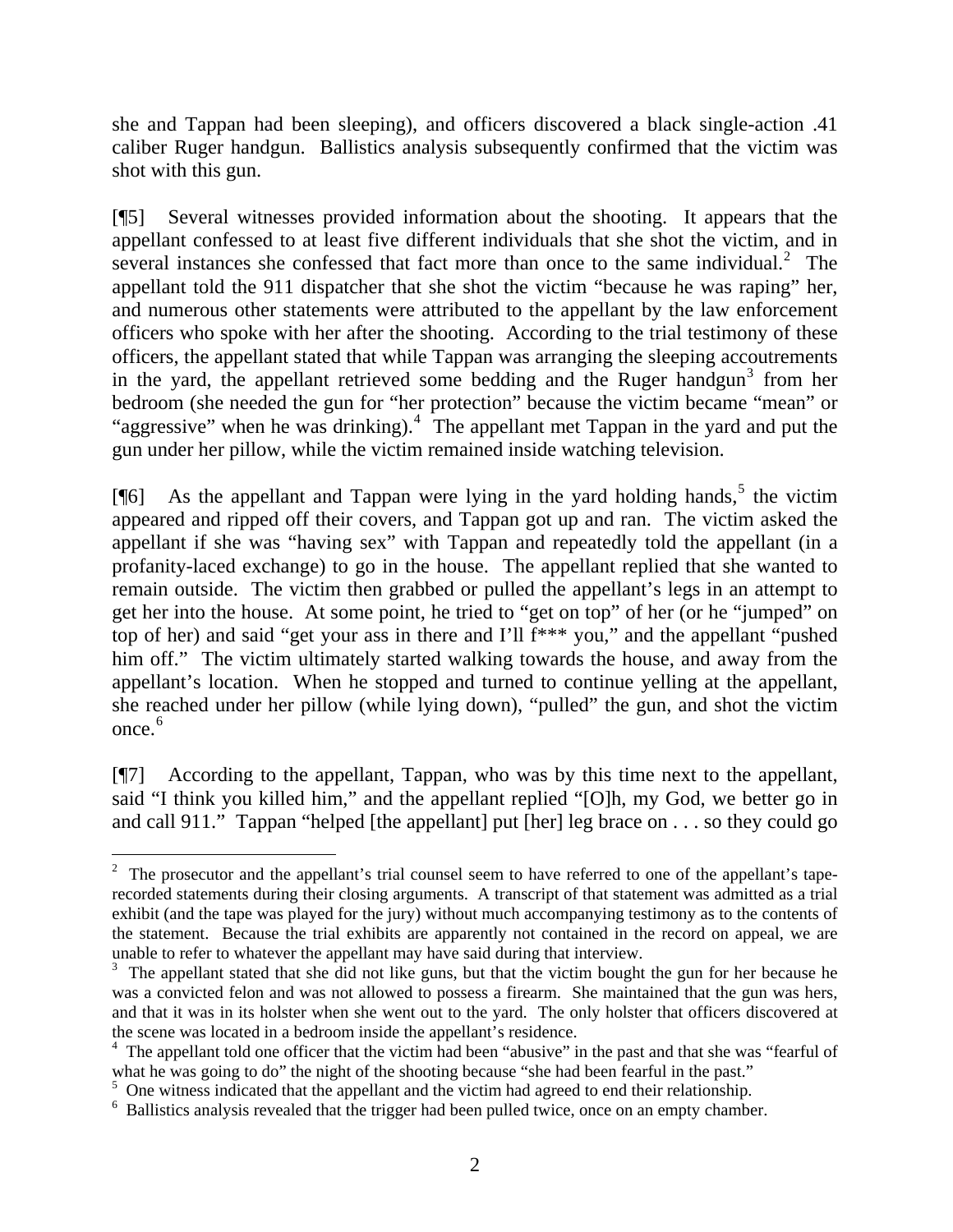in the house," and the appellant called 911. When asked if the victim had raped her, the appellant told an officer "no, he got on top of me and I pushed him off," and further stated that she told the 911 dispatcher that she had been raped because "she was scared when she saw [the victim lying] there on the ground."<sup>[7](#page-3-0)</sup> The appellant maintained that Tappan "had nothing to do with it" and that she was not "covering" for him. By 3:46 a.m., the appellant's blood alcohol content was .07; the victim's blood alcohol content was .213 at the time of his death.

[¶8] At the scene of the shooting, Tappan provided Rawlins police officer David Ferguson several different versions (both exculpatory and inculpatory) of what happened. We will detail these statements later in this opinion. Tappan also subsequently gave another police officer several different versions of what happened: (1) Tappan stated that he and the appellant were in the yard "getting ready to have sex" when the victim caught them. The victim "started to rape" the appellant,  $\delta$  and the appellant shot the victim; (2) Tappan then stated that the Ruger handgun was his, that the officer was "going to pin it on [Tappan] anyway," and that Tappan shot the victim; and (3) Tappan also stated that the victim exited the house with a gun, so Tappan shot the victim. Tappan admitted that he had consumed "a lot" of alcohol and was "very drunk" that night; by 3:57 a.m., Tappan's blood alcohol content was .30.

[¶9] Huffman stated that he was awakened because the appellant and the victim were arguing in "loud voices." The victim asked the appellant if she was having sex with Tappan and the appellant replied "no." He heard the appellant yell "[H]elp me, [Tappan]" while the victim was "helping" the appellant into the house. Huffman then heard the gunshot, sat up, and heard the appellant ask "[I]s he dead, [Tappan]?" Tappan replied "[Y]es, he was shot with a .44." Huffman saw the appellant and Tappan walk back over to the area where they had been sleeping. He heard Tappan tell the appellant (who was standing) "here, Sue, get your fingerprints all over this" because "if they convict me, I will go to the penitentiary, and you can say that [the victim] was beating you up and raping you and you will get off. Say something fancy." He also saw Tappan hand the appellant a "black object" with a "belt [or] something hanging down from the holster." Huffman believed that the object was the gun. The appellant and Tappan then left the area. Tappan came out looking for something and returned to the house.

<span id="page-3-0"></span> $\frac{7}{1}$  However, the appellant told another officer that when the victim was drinking, he would stay up late and come into the bedroom and "try to have sex with her." The victim was "real forceful and mean," but the appellant would "push him away." The appellant seemed to indicate at another point in that interview that the victim had forced her to have sex with him and that this was why she "thought" the victim was going to rape her when she "grabbed the gun." The appellant denied that the victim had otherwise "physically abused" her.

<span id="page-3-1"></span><sup>8</sup> Tappan told a different officer who requested that he provide a biological sample based on the appellant's statement that she had been raped: "Damn right there was an assault. [The victim] was raping her and I [Tappan] had my underwear around my ankles. How do you think that made me feel about not being able to help her?"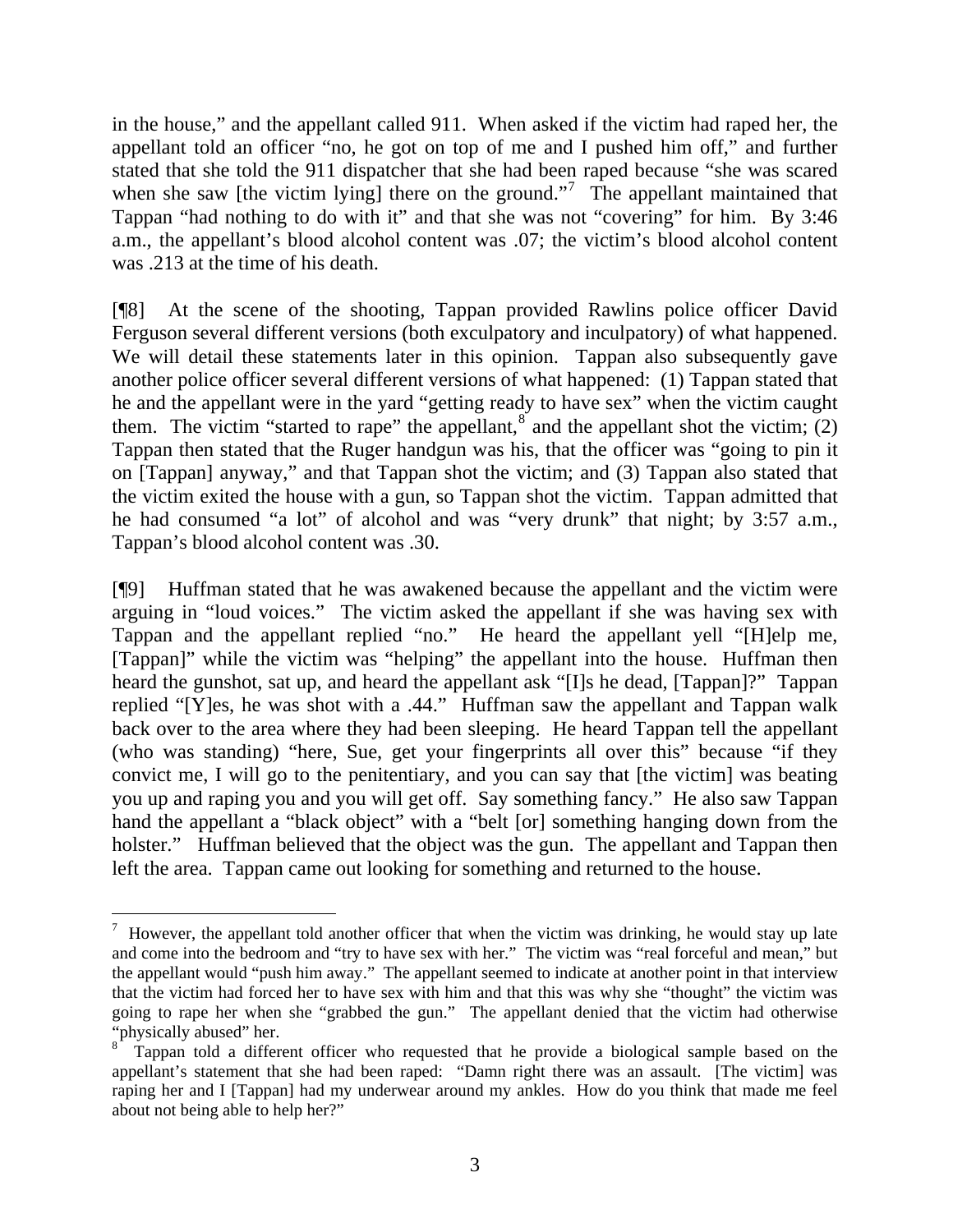[¶10] Two neighbors also provided information about the shooting. One neighbor, who was a friend of the victim and the appellant, was awakened at "a little after 1:00" a.m. when she heard the victim's voice "louder than usual." When she heard the gunshot, the neighbor went and looked out her window. She saw the appellant "sitting up," while a shirtless Tappan retrieved the appellant's leg brace from a clothesline. Tappan knelt down and helped the appellant "strap the brace on," and Tappan helped the appellant walk to the house. Tappan returned briefly to look for something, and then went back into the house. The other neighbor returned home from work at about 1:00 a.m. and heard voices coming from the appellant's yard. The victim was repeatedly asking the appellant what she was doing "naked" in the back yard, accused the victim of having sex with Tappan, and told the victim to go in the house. The neighbor may have heard the appellant reply that she and Tappan were trying to "warm up," and also say "don't hit me, don't touch me" during the incident. She also saw Tappan (dressed in shorts and a tshirt) tip-toe up her driveway and look towards the appellant's yard through a hole in the fence. After the neighbor went inside to care for her infant child, she heard the gunshot.

[¶11] The appellant and Tappan were ultimately both charged with second-degree murder, in violation of Wyo. Stat. Ann. § 6-2-104 (LexisNexis 2005), and the two cases were joined for a jury trial. However, Tappan apparently pled guilty to "being an accessory before the fact" a week prior to the trial, and the appellant's case proceeded to trial. The appellant's trial strategy was essentially to claim that Tappan shot the victim, but if the appellant shot the victim, she acted in self-defense. The district court instructed on the elements of voluntary manslaughter, and the appellant also referenced that instruction during closing argument. A jury found the appellant guilty of second-degree murder in March 2004, and the district court sentenced the appellant to imprisonment for twenty- to twenty-five years. The appellant now appeals from that judgment and sentence.

#### **DISCUSSION**

#### *Impeachment of Tappan*

[¶12] The appellant subpoenaed Tappan to testify at trial, but Tappan's counsel informed the prosecutor and the appellant's trial counsel that Tappan would invoke the Fifth Amendment if he were called as a trial witness. The parties apparently then agreed that the appellant would simply elicit inculpatory statements attributed to Tappan from other trial witnesses. Accordingly, the appellant called Officer David Ferguson, who had been assigned to monitor Tappan and Huffman at the scene of the shooting, to testify during the appellant's case. Officer Ferguson testified that it "was not unusual to see [Tappan] intoxicated" and that Tappan's speech on the night of the shooting was very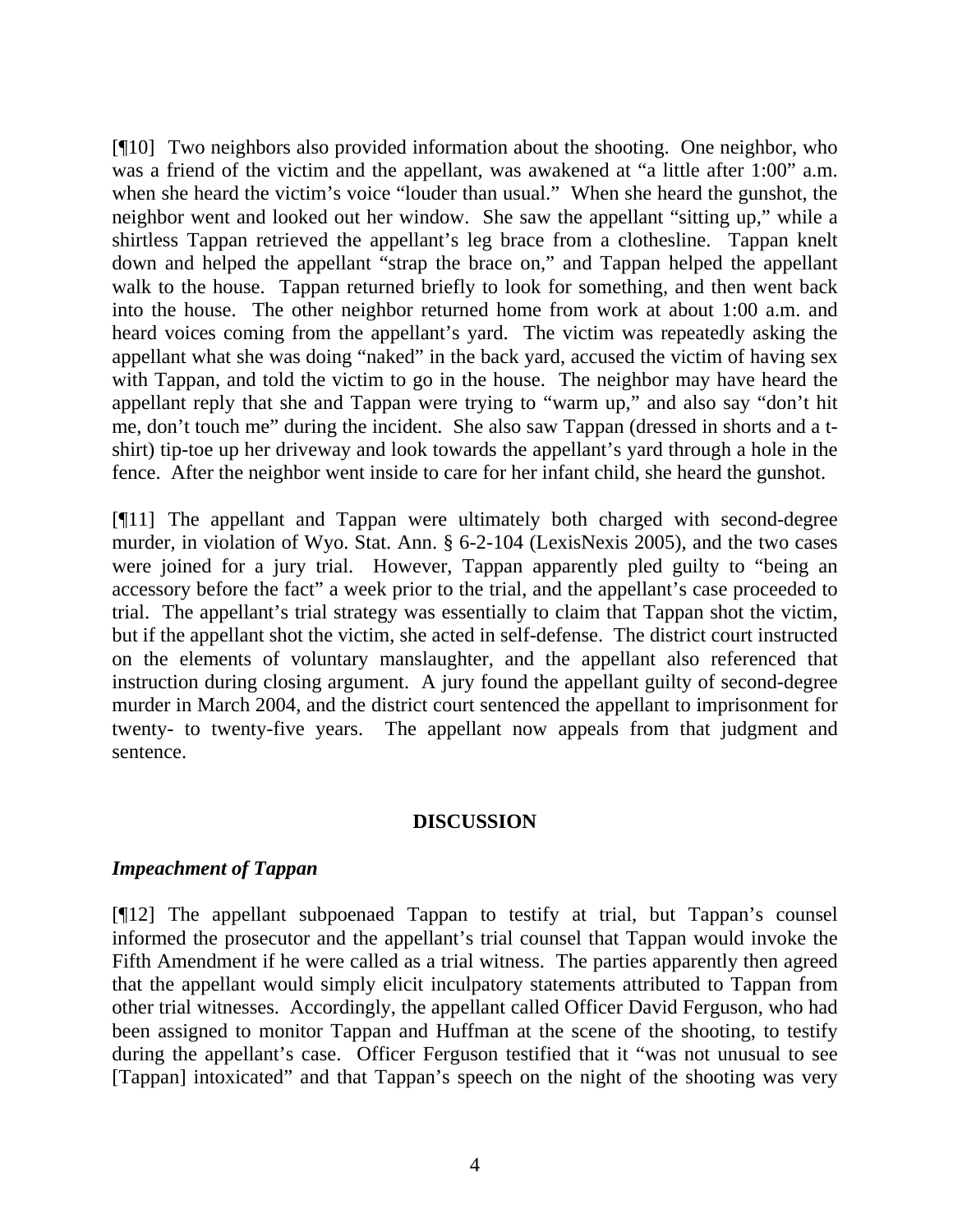slurred. According to the officer, Tappan spontaneously volunteered the following information:

 1. Tappan first stated that he "was sleeping during the incident so he didn't know what happened";

 2. Tappan then stated that he saw the appellant shoot the victim and that the appellant was "being raped" by the victim;

 3. Tappan next stated that he shot the victim, that he could not "let [the appellant] go down for something [Tappan] did," and indicated that the officer should handcuff him; and

 4. After the officer advised Tappan of his *Miranda* rights and activated a tape recorder, Tappan reiterated that he saw the appellant shoot the victim with a .41 caliber Ruger handgun because the victim was "going to go inside the house and retrieve another pistol" and "if somebody was going to get shot with that [pistol], they were going to go down."

[¶13] The prosecutor proceeded briefly to cross-examine Officer Ferguson regarding a September 2002 encounter between the officer and Tappan in which the officer responded to a call that a "very intoxicated" man had "collapsed" at a local bar. When the officer asked Tappan "how he happened to be down," Tappan first stated that he believed "somebody hit him and then fell," but then stated that he had "fallen off the barstool." Tappan began crying and indicated that he "was very upset about some family problems."

[¶14] The appellant's trial counsel objected to the prosecutor questioning Officer Ferguson about the September 2002 incident. After hearing argument from both parties, the district court concluded that if Tappan had testified at trial, his credibility would have been subject to attack by the prosecution, and that the September 2002 incident was a fair and relevant attack on Tappan's credibility. On appeal, the appellant contends that the testimony at issue was irrelevant, inadmissible under W.R.E. 404(b), and amounted to improper impeachment under W.R.E.  $608(b)$ .<sup>[9](#page-5-0)</sup>

<span id="page-5-0"></span> $9$  The potential admissibility of this testimony pursuant to W.R.E. 806, W.R.E. 608(b), and W.R.E. 611(b) poses several interesting questions. *See generally* 3 and 4 Christopher B. Mueller and Laird C. Kirkpatrick, *Federal Evidence*, §§ 306, 311, 511 (2d ed. 1994 and Supp. 2005); Alan D. Hornstein, *On the Horns of an Evidentiary Dilemma: The Intersection of Federal Rules of Evidence 806 and 608(b)*, 56 Ark. L. Rev. 543 (2003); and Margaret Meriwether Cordray*, Evidence Rule 806 and the Problem of Impeaching the Nontestifying Declarant*, 56 Ohio St. L.J. 495 (1995). However, we do not feel compelled to address these issues, particularly when some of the issues are not addressed in the parties' appellate briefing and the disputed testimony did not affect the appellant's substantial rights.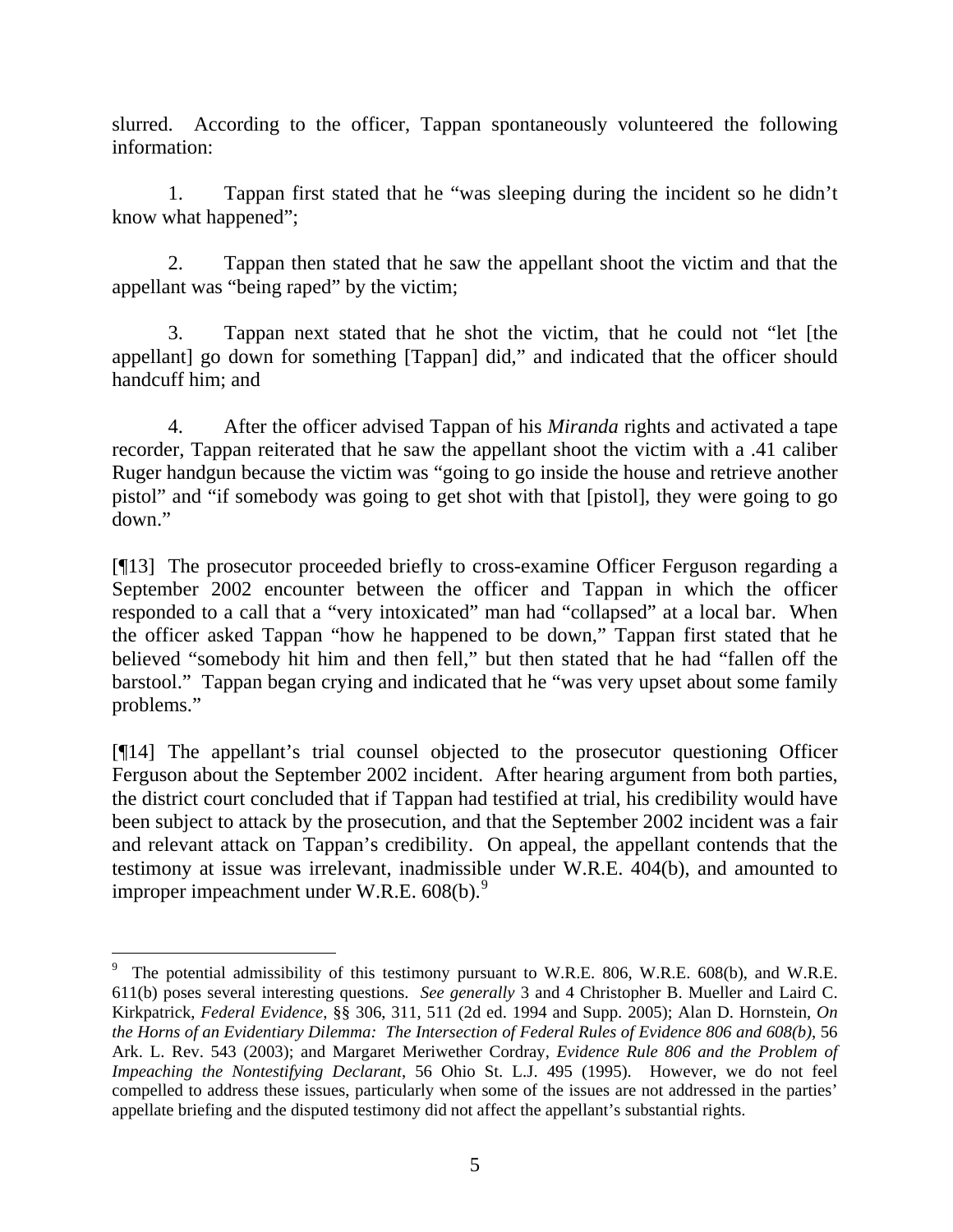[¶15] Even if we were to assume, for purposes of this appeal, that the district court erred in admitting the testimony at issue, the appellant must still demonstrate that such an error warrants a reversal of her conviction. *See Ryan v. State*, 988 P.2d 46, 52 (Wyo. 1999). "An error warrants reversal only when it is prejudicial and it affects an appellant's substantial rights," and it is the appellant's "burden to establish that an error was prejudicial." *Candelaria v. State*, 895 P.2d 434, 439-40 (Wyo. 1995), *overruled on other grounds by Allen v. State*, 2002 WY 48, ¶ 43, 43 P.3d 551, 566 (Wyo. 2002). *See also* W.R.Cr.P. 52(a) (any "error, defect, irregularity or variance which does not affect substantial rights shall be disregarded") and W.R.A.P. 9.04 (any "error, defect, irregularity or variance which does not affect substantial rights shall be disregarded by the reviewing court"). An error

> is harmful if there is a reasonable possibility that the verdict might have been more favorable to the defendant had the error never occurred. To demonstrate harmful error, the defendant must show prejudice under circumstances which manifest inherent unfairness and injustice, or conduct which offends the public sense of fair play.

*Law v. State*, 2004 WY 111, ¶ 25, 98 P.3d 181, 190 (Wyo. 2004) (internal quotation and citations omitted).

[¶16] The appellant contends, in a single paragraph in her appellate brief, that Tappan's inculpatory statements were "vital to the defense and impeachment of those statements was prejudicial" because the evidence against her was not overwhelming and pointed "more towards [Tappan's] guilt" than her own guilt. In that regard, the appellant merely notes that Tappan made an incriminating statement to Officer Ferguson (although he also made exculpatory statements), Huffman testified that he overheard Tappan make an incriminating statement shortly after the shooting, and Tappan had a single particle on each hand that was consistent with gunpowder residue.<sup>[10](#page-6-0)</sup>

[¶17] Our review of the evidence received at trial reveals that Tappan's credibility did not hinge upon the fact that he, while intoxicated and emotionally unstable, previously gave Officer Ferguson two accounts of how he came to rest on a barroom floor. Very brief testimony to that effect (which testimony the prosecutor did not refer to either

<span id="page-6-0"></span> $10$  Gunshot residue tests revealed that neither the appellant, nor Huffman, had any particles consistent with gunshot residue on their faces or hands, and that the appellant's shirt did not contain any particles consistent with gunshot reside. Tappan had one particle consistent with, but not necessarily "unique to," gunshot residue on each hand, but none on his face. An expert witness testified that such particles can be deposited by firing a gun, being in the proximity of a gun that is being fired, or by secondary transfer (i.e. picking up a gun that someone else has fired). The particles "do not remain resident" on "hand surfaces" for long periods of time and can be eliminated relatively quickly by normal activity or by washing or wiping one's hands.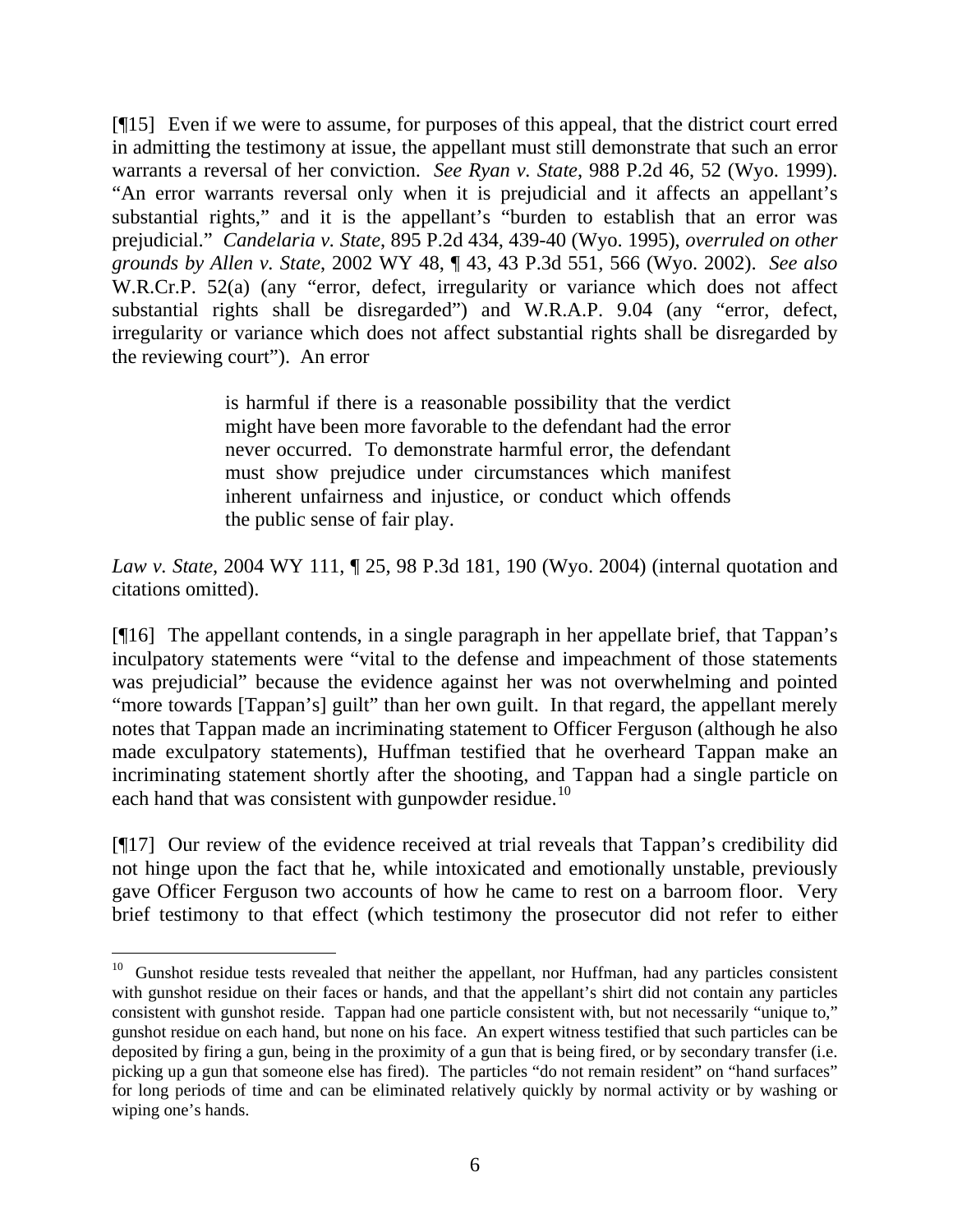during his opening statement or his closing argument) was negligible compared to the other much more significant evidence that was available to the jury in evaluating Tappan's credibility, including:

1. Tappan's intoxication level the night of the shooting, and the intoxication levels of the appellant and Huffman;

2. The contents of Tappan's statement to Officer Ferguson, wherein he first claimed that he was asleep and did not know what happened, then claimed that he saw the appellant shoot the victim while the victim was raping her, then claimed that he shot the victim and should be handcuffed, and finally claimed (when advised of his *Mirand*a rights and that his statement was going to be recorded) that he saw the appellant shoot the victim because the victim was going back to the house to retrieve a gun with which to shoot someone;

3. How Tappan's statement to Officer Ferguson compared with Huffman's testimony, the statements attributed to the appellant, and the testimony of other witnesses who observed what happened shortly after the shooting;

4. How Tappan's statement to Officer Ferguson compared with his statements to other law enforcement officers;

5. Tappan's potential motivations for giving inculpatory and/or exculpatory statements; and

6. The physical evidence.

[¶18] That being the case, we cannot find that there was a reasonable possibility that the verdict might have been more favorable to the appellant if the testimony at issue had been excluded. While the record contained some evidence to support the appellant's theory that Tappan shot the victim, the appellant does not endeavor on appeal meaningfully to analyze the weight of the totality of the evidence. Merely characterizing the state of the record and referring to a few pieces of evidence that support a particular theory does not persuade us that a reversal of the appellant's conviction is warranted under the circumstances.

# *Prosecutorial Misconduct*

[¶19] The appellant next asserts that the prosecutor committed misconduct because he intentionally misstated Huffman's testimony and misled the jury during closing argument.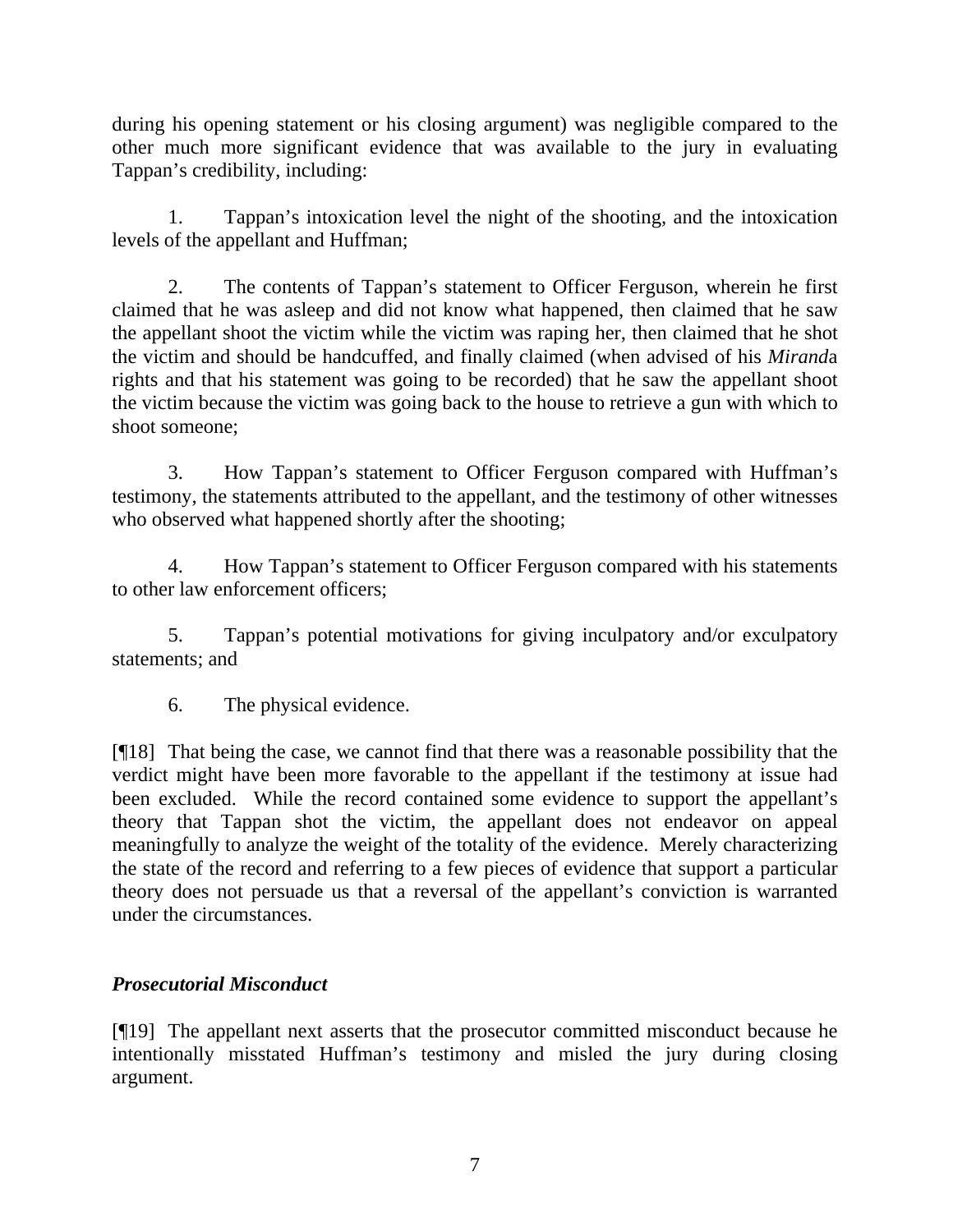#### **Standard of Review**

Claims of prosecutorial misconduct are settled by reference to the entire record and hinge on whether the accused's case has been so prejudiced as to constitute the denial of a fair trial. *English v. State*, 982 P.2d 139, 143 (Wyo.1999) (quoting *Gayler v. State*, 957 P.2d 855, 860 (Wyo.1998); *Arevalo v. State*, 939 P.2d 228, 230 (Wyo.1997)). The propriety of any comment within a closing argument is judged "in the context of the prosecutor's entire argument, considering the context of the statements and comparing them with the evidence produced at the trial." *Wilks* [*v. State*, 2002 WY 100], at ¶ 26, [49 P.3d 975, 986 (Wyo.2002)] (citing *Burton v. State*, 2002 WY 71, ¶ 11, 46 P.3d 309, ¶ 11 (Wyo.2002)). The burden of proving prejudicial error rests with the appellant. *Wilks*, at ¶ 26; *see also Taylor* [*v. State*, 2001 WY 13], at ¶ 19, [17 P.3d 715, 722 (Wyo.2001)]; *Tennant v. State*, 786 P.2d 339, 346 (Wyo.1990).

 Where, as in this case, no objection is raised at trial to the prosecutor's alleged misconduct, the standard of review is plain error, which demands:

> First, the record must be clear as to the incident which is alleged as error. Second, the party claiming the error amounted to plain error must demonstrate that a clear and unequivocal rule of law was violated. Finally, that party must prove a substantial right has been denied him and, as a result, he has been materially prejudiced.

*Wilks*, at ¶ 7 (quoting *Worcester* [*v. State*, 2001 WY 82], at ¶ 7, [30 P.3d 47, 50 (Wyo.2001)]).

*Duke v. State*, 2004 WY 120, ¶¶ 100-01, 99 P.3d 928, 957 (Wyo. 2004), *cert. denied*, 125 S.Ct. 2513 (2005).

> Closing arguments must be based upon the evidence submitted to the jury. The purpose of closing argument is to allow counsel to offer ways of viewing the significance of the evidence. *Hopkinson v. State*, 632 P.2d 79, 145 (Wyo.1981). Prosecutors, just like defense counsel, may review the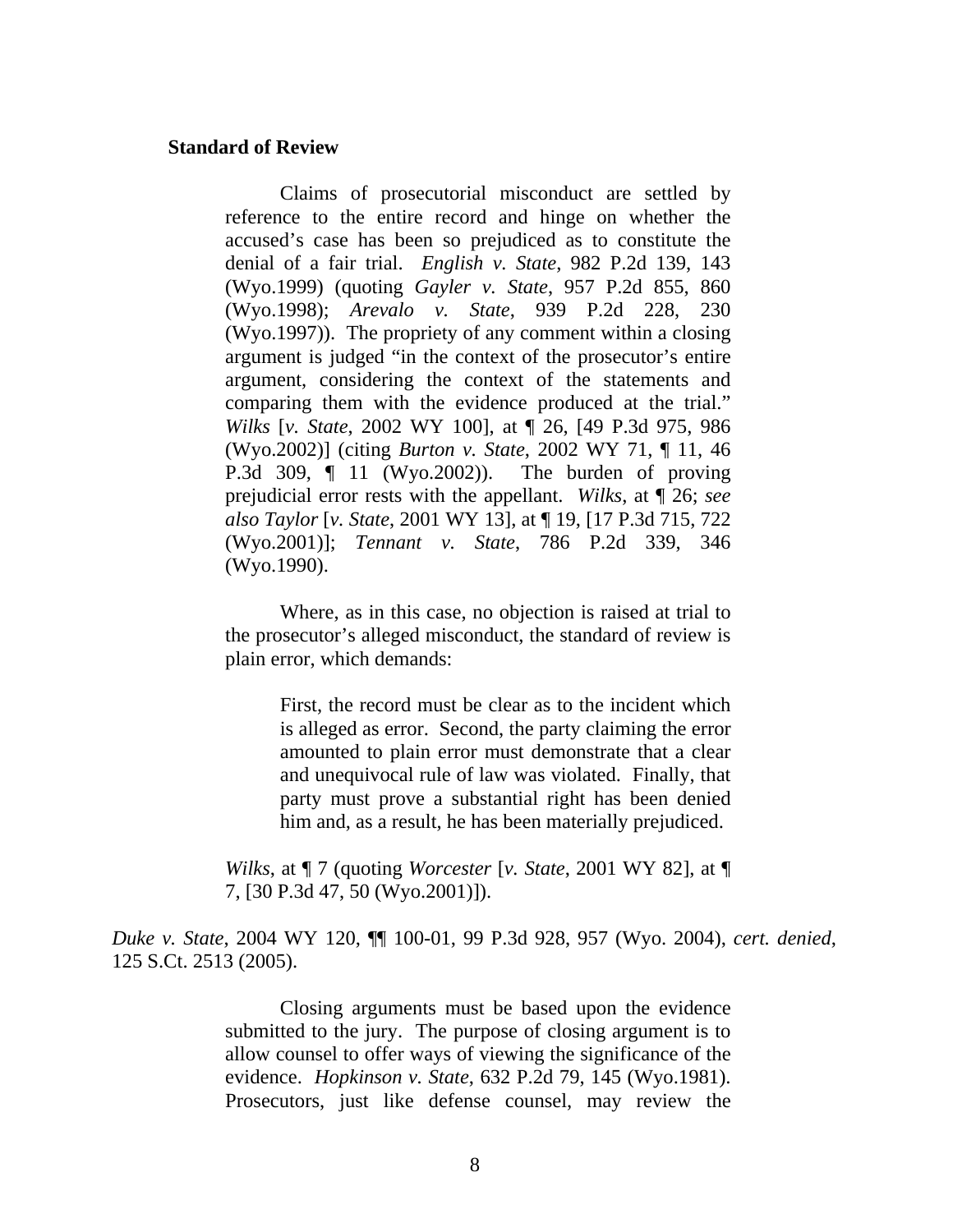evidence and suggest to the jury inferences based thereon. . . . There are limits, however, on prosecutor's closing arguments that are designed to insure the fairness of the trial and prevent compromise of the judicial system.

*Dysthe v. State*, 2003 WY 20, ¶ 24, 63 P.3d 875, 884-85 (Wyo. 2003). In *Wilks v. State*, 2002 WY 100, ¶ 27, 49 P.3d 975, 986-87 (Wyo. 2002), we stated in relevant part:

> In *Trujillo v. State*, 2002 WY 51, ¶ 5, 44 P.3d 22, ¶ 5 (Wyo.2002), this court set forth the following broad guidelines found in the Standards for Criminal Justice which are applicable to a prosecutor's arguments to a jury:

> > (a) The prosecutor may argue all reasonable inferences from evidence in the record. It is unprofessional conduct for the prosecutor intentionally to misstate the evidence or mislead the jury as to the inferences it may draw.

#### **Discussion**

[¶20] Huffman's testimony and the prosecutor's closing argument appear clearly in the record. We have previously summarized Huffman's trial testimony, but we find the following excerpts of that testimony to be particularly relevant to our discussion of this issue:

> [The prosecutor:] Okay. What's the next thing that happens?

> A. And I was there a little bit, and then [Tappan and the appellant] come walking back over to the bedroll where they was at.

> > Q. Did you see them walk back over?

 A. I could see them. It was dark, but could make out the obvious.

Q. Then what happens?

A. ... He said, here, Sue, get your fingerprints all over this. Because, he said, if they convict me, I will go to the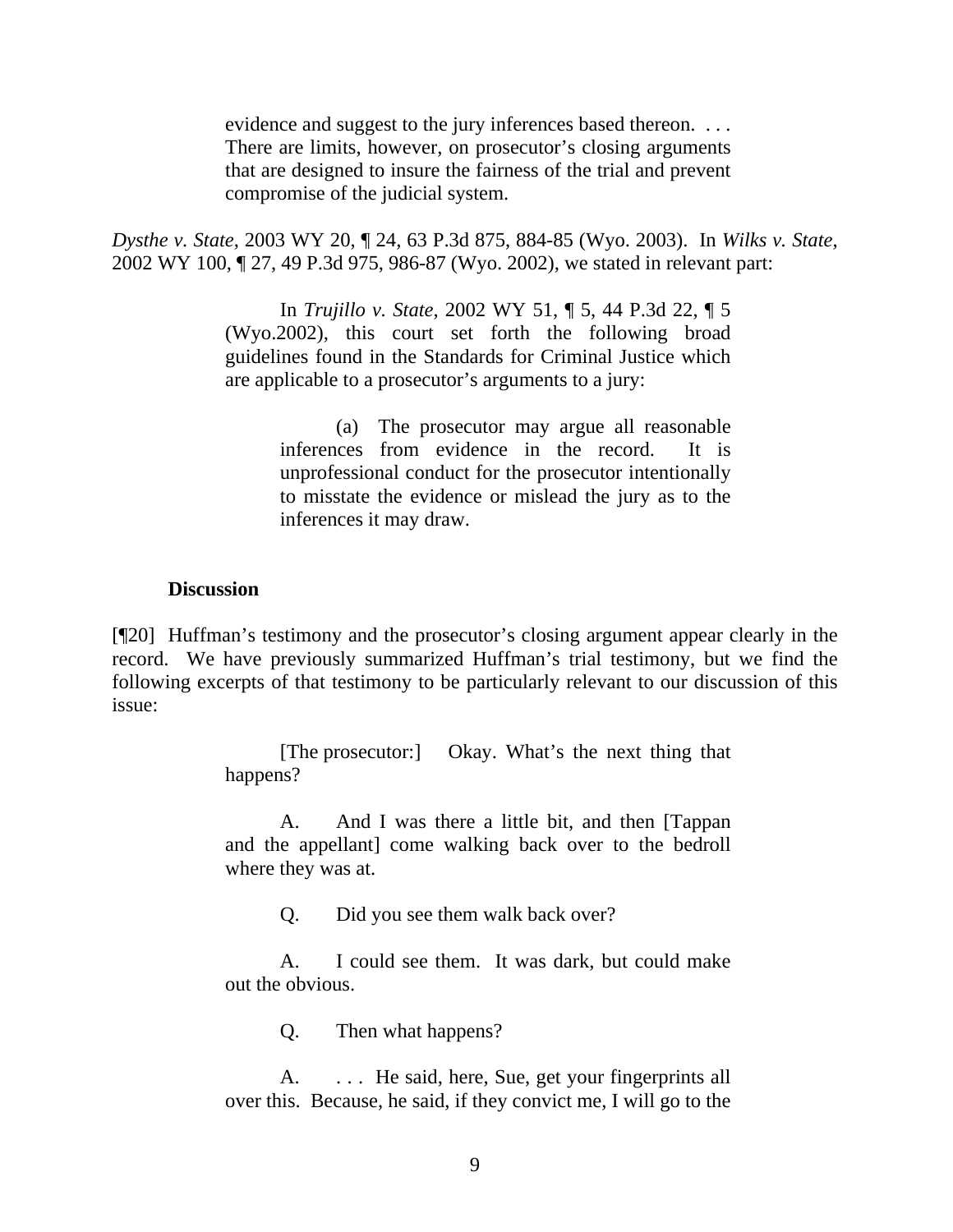penitentiary, and you can say that Lucky was beating you up and raping you and you will get off. Say something fancy.

. . .

Q. Okay. And where is Sue while he's saying this?

 A. Well, she was standing over by where they were sleeping.

. . .

 Q. Were you able to tell [the police] about the conversations?

A. No.

 Q. Okay. When did you remember the conversations?

 A. Well, some of it didn't come right to me right then.

Q. When did they come to you?

 A. A couple days before I could really get the memory.

Q. Why is that?

A. Because some of that I thought was a dream.

. . .

 Q. Okay. So it took you a couple days for it to all settle in your mind?

A. Yeah, yes.

Q. You weren't sure at the time what you heard?

A. Not really sure, no.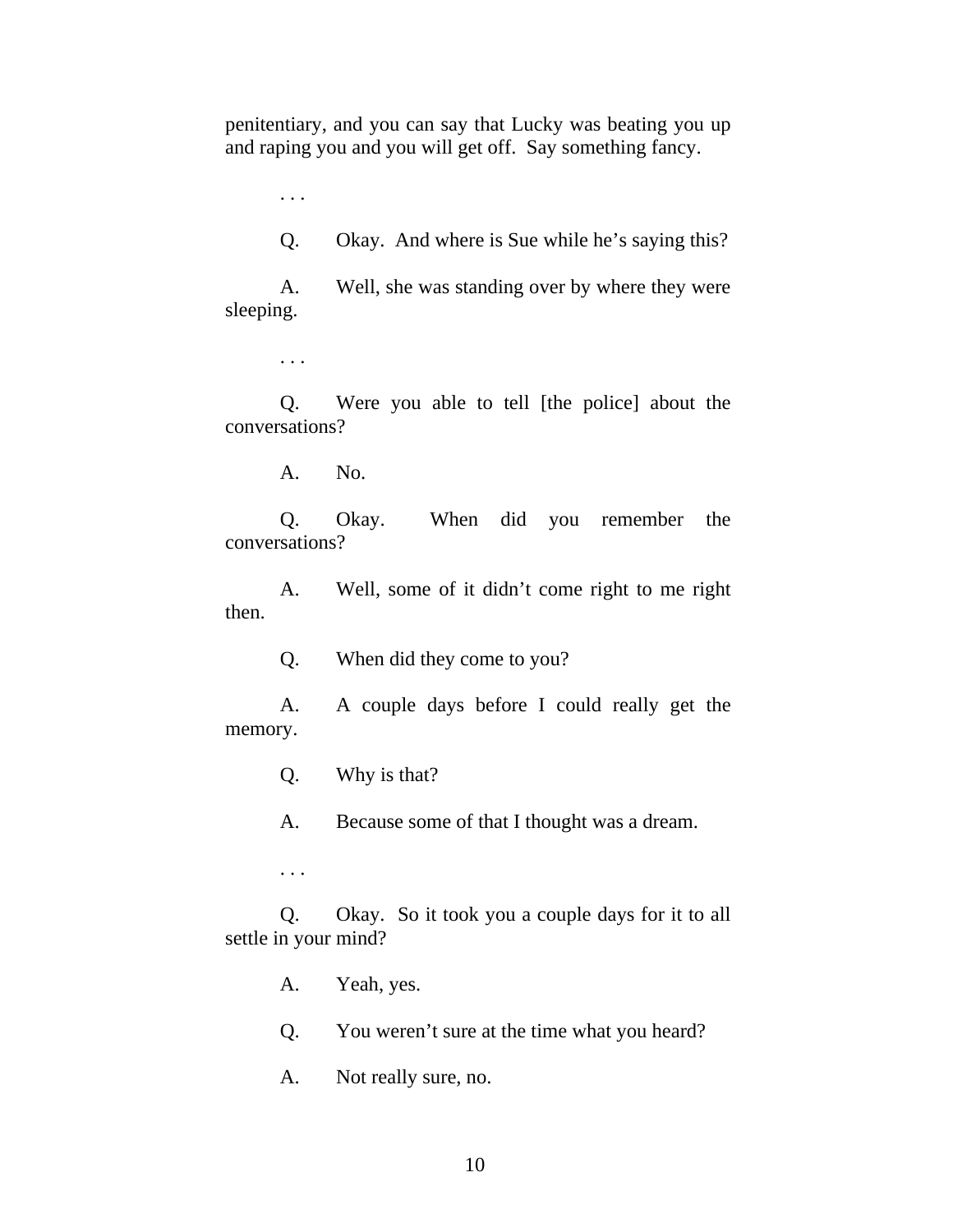. . .

 [The appellant's trial counsel:] And you saw [Tappan] hand something to Sue, and you thought it was the gun. Do you remember saying that?

A. Yes.

 Q. And you heard [Tappan] say, here, take it, Sue, you need to get your fingerprints on it. Now, you remembered that back early morning of the  $16<sup>th</sup>$ , didn't you?

A. Yes.

. . .

 [The prosecutor:] Now, Sam, this thing that [Tappan] passed through hands to Sue, you just said it had like a holster hanging down?

 A. Yes. It was a black object, and it had a belt [or] something hanging down from the holster. I mean, it was like a black object.

- Q. Okay. Not possible it was her brace?
- A. No.
- Q. Absolutely sure?
- A. I would be sure.
- Q. Okay. And then she stands up?
- A. She was standing.
- Q. Okay. Sue needs a brace to stand?

 A. Yeah, she needs her brace, I guess. I don't know.

 Q. Do you remember her getting her brace on that night?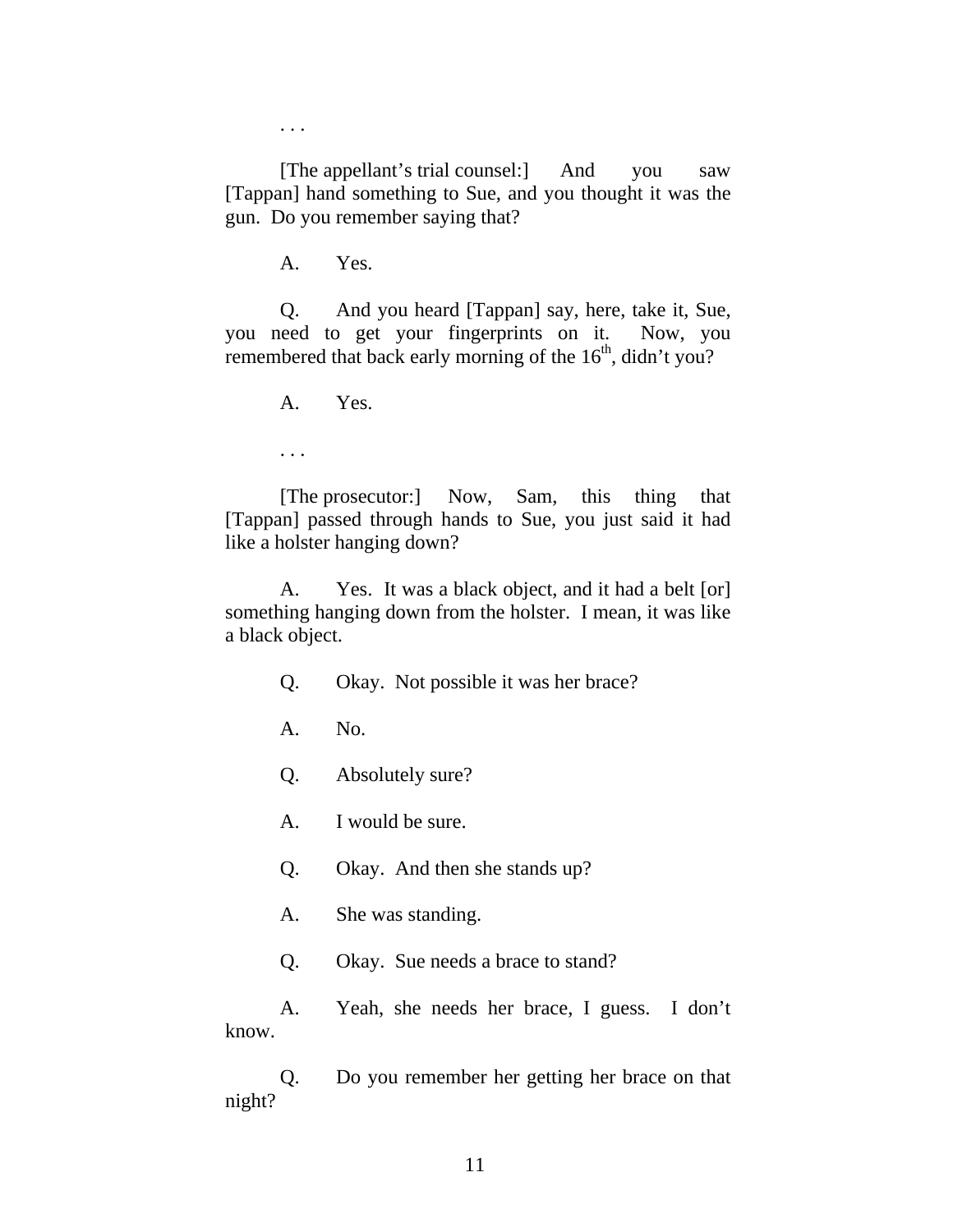A. No, I don't.

[¶21] The appellant claims that the prosecutor intentionally misrepresented this testimony to the jury by stating the following during his principal closing argument:

> The last thing is Mr. Huffman. Mr. Huffman is an essential witness for the State. This is a man who has passed out, basically. He is [awakened] by some yelling, some arguing that's going on, and he hears parts of it. Now, how do we know it's parts? Because he saw [Tappan] hand a dark object to Susan. Get your fingerprints on this.

> The key word in that incidentally is not fingerprints, the key word is on, because you remember what Susan said in the interview, I asked [Tappan] to get my brace and get this on. And Mr. Huffman did not see her get the brace, other than it's being handed by . . . Tappan. So what we have are gaps in what he heard and saw.

The appellant first points out that Huffman testified that Tappan told the appellant to "get [her] fingerprints all over this," while the prosecutor stated "[g]et your fingerprints on this" and proceeded to emphasize the significance of the word "on" according to the prosecutor's particular view of the evidence. However, we cannot say that the prosecutor intentionally mischaracterized Huffman's testimony in this regard because such a characterization is not without an evidentiary basis in the record. The following colloquy occurred during the cross-examination of Huffman:

> [The appellant's trial counsel:] And you heard [Tappan] say, here, take it, Sue, you need to get your fingerprints on it. Now, you remembered that back early morning of the  $16<sup>th</sup>$ , didn't you?

> > [Huffman:] Yes.

It is also worth noting that the appellant's trial counsel characterized Huffman's testimony in a similar manner during her own closing argument:

> Now, there is another person there, and that's Sam. Sam said he was awakened by arguing. He heard a shot. He looked over and he saw [Tappan] handing the gun to Susan. He heard [Tappan] say to Susan, take this, *get your*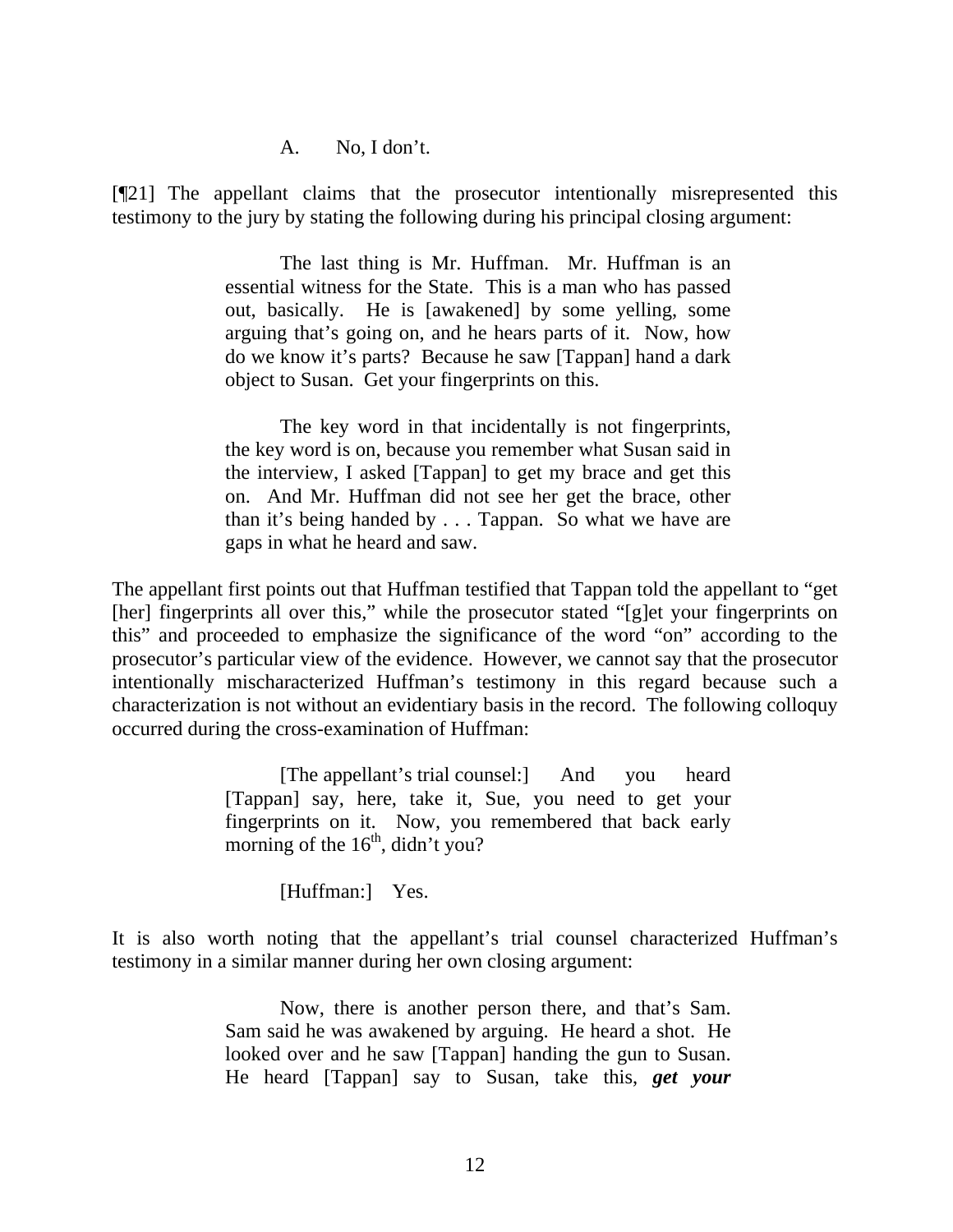*fingerprints on it*, tell them Lucky was raping you and that you shot him.

(Emphasis added.)

[¶22] The appellant further contends that the prosecutor misled the jury by stating that there were "gaps in what [Huffman] heard and saw" and misrepresented Huffman's testimony to reflect the prosecutor's theory that Huffman overheard Tappan and the appellant discussing the appellant's leg brace, rather than the gun used to shoot the victim. According to the appellant, "Huffman's testimony did not support [this] theory" because he was adamant that he saw Tappan hand the gun to the appellant and was "sure" it was not her leg brace because the appellant was already standing during her conversation with Tappan. The prosecutor was therefore merely "advancing his theory and calling it evidence" during his closing argument.

[¶23] We find that the prosecutor was suggesting reasonable inferences that could be made from the evidence received at trial during his closing argument. Considering the circumstances surrounding the shooting, Huffman's testimony, and other witness statements and testimony, it was not unreasonable for the prosecutor to suggest that there were "gaps" in what Huffman observed or overheard, or that Huffman may have been mistaken in that regard. Huffman, who was "too drunk" to return home and "passed out" in the yard earlier in the evening, had been awakened in the middle of the night when he heard the appellant and the victim arguing. After the shooting, he had trouble remembering what happened and was unable to provide some of that information to the police the night of the shooting—it was a "couple days before [he] could really get the memory" because he was not really sure what he heard and that he thought some of it was a "dream." There is also some indication in the record that Huffman wore glasses and that law enforcement officers discovered the glasses in the area where he had been sleeping on the night of the shooting.

[¶24] In addition, the prosecutor specifically referred to the appellant's statements during the above-quoted excerpt of his closing argument. Huffman testified that he did not remember the appellant putting her brace on. However, the appellant said that she was lying down when she pulled the gun and shot the victim, and that Tappan then helped her put on the leg brace before they went into the house. We note that a neighbor also testified that she saw the appellant "sitting up" after the gunshot, and then saw Tappan retrieve the appellant's leg brace from the clothesline, help the appellant "strap" on the brace, and assist the appellant as she walked to the house.

[¶25] We conclude that the prosecutor did not misrepresent Huffman's testimony, but merely suggested inferences that could be made about Huffman's testimony if it were viewed in the context of his physical and mental state and what other witnesses observed during the same time period. It was not unreasonable for the prosecutor to suggest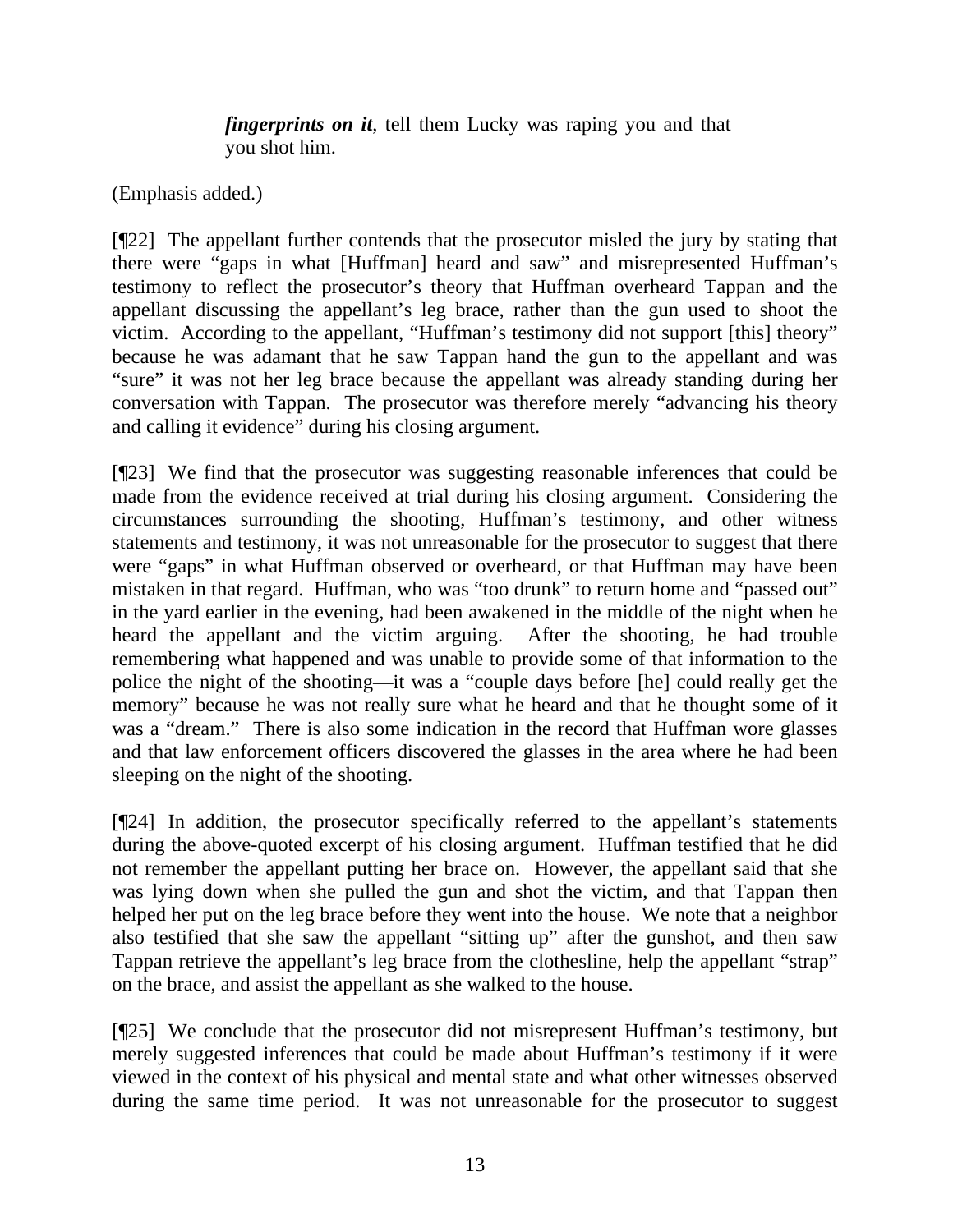(despite the certainty Huffman professed) either that Huffman may not have seen everything that occurred that night, or that he may have been mistaken about what he had seen or heard. Accordingly, the appellant has not demonstrated that the prosecutor's closing argument violated a clear and unequivocal rule of law.

# *Motorcycle Gang Affiliation Evidence*

[¶26] At trial, the appellant sought to introduce photographs of a Grim Reapers "biker vest" that purportedly belonged to the victim, and to then call Carbon County sheriff's deputy Richard Fowler to testify regarding the significance of a patch displayed on the vest and the general manner in which women are treated by "outlaw" motorcycle gang members.<sup>[11](#page-14-0)</sup> In particular, Deputy Fowler testified (as an offer of proof) that one patch on the vest was an "earned" patch indicating that "one percent of the American public who ride motorcycles . . . don't believe in laws, they are considered outlaws." He further testified (without any specific knowledge of the Grim Reapers' gang culture) that "outlaw motorcycle culture views women [as] a subculture"—single women have no rights or privileges within the gang, are considered property of the gang and its members (women can be "prostituted, sold, bought, traded at will" and disciplined), and exist for the sexual pleasure and economic benefit of the gang members.

[¶27] The district court excluded this evidence for several reasons: (1) a sufficient foundation had not been established for Deputy Fowler to testify about the Grim Reapers motorcycle gang; (2) the testimony was not relevant because it was too general and tenuous to the circumstances of the instant case—no evidence indicated that this was a motorcycle gang "related crime or situation"; and (3) any probative value that the testimony may have had was outweighed by the danger of unfair prejudice, confusion of the issues, and the potential to mislead the jury regarding the issues of the instant case.

[¶28] On appeal, the appellant claims that the district court abused its discretion in excluding Deputy Fowler's testimony. According to the appellant, she established an adequate evidentiary foundation for the testimony and the testimony was relevant to rebut witness testimony elicited by the prosecutor that the appellant and the victim "had a good relationship with no signs of physical or sexual abuse," to corroborate the appellant's statements that the victim had mistreated her in the past, and to explain why the appellant was afraid of the victim and took the murder weapon to the yard with her prior to the shooting.

<span id="page-14-0"></span> $\overline{a}$  $11$  Deputy Fowler had worked for a state gang task force in Arizona for five years and attended a basic gang school and other, more specialized gang schools relating to prison gangs, motorcycle gangs and street gangs. With respect to motorcycle gangs, he testified that he knew the "mannerisms of the gang members themselves" as well as "the rituals of joining the gangs, clubs, such like that."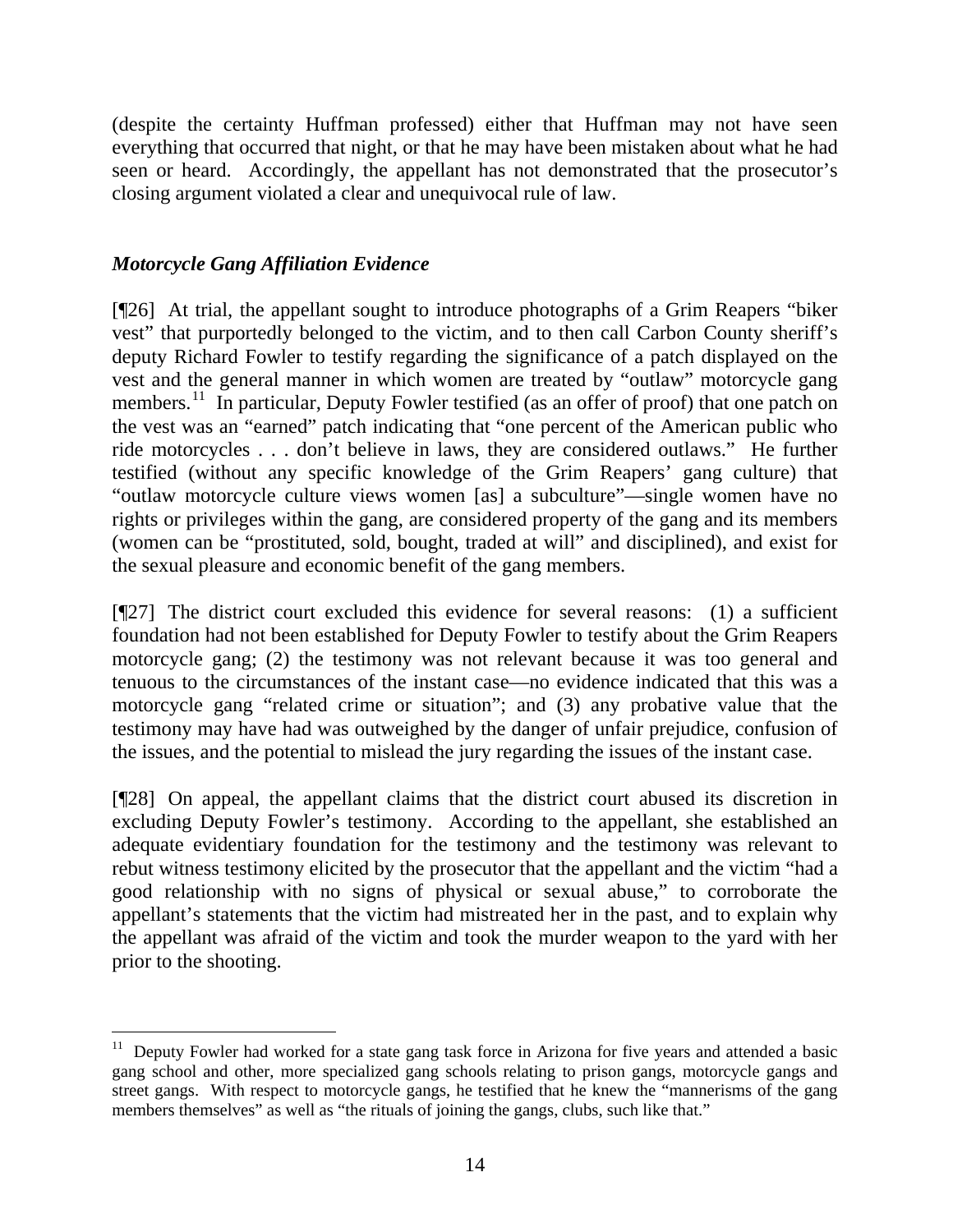[¶29] We will focus our discussion on the district court's analysis pursuant to W.R.E. 403, which rule provides that although relevant, $\frac{12}{3}$  $\frac{12}{3}$  $\frac{12}{3}$  "evidence may be excluded if its probative value is substantially outweighed by the danger of unfair prejudice, confusion of the issues, or misleading the jury, or by considerations of undue delay, waste of time, or needless presentation of cumulative evidence." Our standard of review is as follows:

> "'Evidentiary rulings are within the sound discretion of the trial court and include determinations of the adequacy of foundation and relevancy, competency, materiality, and remoteness of the evidence. This court will generally accede to the trial court's determination of the admissibility of evidence unless that court clearly abused its discretion.' *Solis v. State*, 981 P.2d 34, 36 (Wyo.1999) (citation omitted). We have described the standard of an abuse of discretion as reaching the question of the reasonableness of the trial court's choice. Judicial discretion is a composite of many things, among which are conclusions drawn from objective criteria; it means exercising sound judgment with regard to what is right under the circumstances and without doing so arbitrarily or capriciously. 'In the absence of an abuse of discretion, we will not disturb the trial court's determination.' [*Griswold v. State*, 2001 WY 14, ¶ 7, 17 P.3d 728, ¶ 7 (Wyo.2001).] The burden is on the defendant to establish such abuse."

*Wilks*, 2002 WY 100, ¶ 19, 49 P.3d at 984 (*quoting Skinner v. State*, 2001 WY 102, ¶ 25, 33 P.3d 758, 766 (Wyo. 2001), *cert. denied*, 535 U.S. 994 (2002)).

[¶30] Evidence of an individual's gang affiliation can be probative of material issues in certain cases. *See generally, for example*, *Johninson v. State*, 317 Ark. 431, 878 S.W.2d 727, 730-33 (1994) (collecting cases); *People v. James*, 117 P.3d 91 (Colo.App. 2004), *cert. denied*, 2005 WL 1864140 (Colo. 2005); *State v. Roberts*, 261 Kan. 320, 931 P.2d 683, 686-87 (1997) (highly probative of witness bias); *State v. Tran*, 252 Kan. 494, 847 P.2d 680, 687-88 (1993) (res gestae and motive); *Butler v. State*, 102 P.3d 71, 78-79 (Nev. 2004) (probative of motive); *State v. Torres*, 183 N.J. 554, 874 A.2d 1084, 1093- 95 (2005) (collecting cases); and Annotation, *Admissibility of Evidence of Accused's Membership In Gang*, 39 A.L.R. 4<sup>th</sup> 775 (1985 and Supp. 2005).

<span id="page-15-0"></span> $12$  Relevant evidence is defined as "evidence having any tendency to make the existence of any fact that is of consequence to the determination of the action more probable or less probable than it would be without the evidence." W.R.E. 401.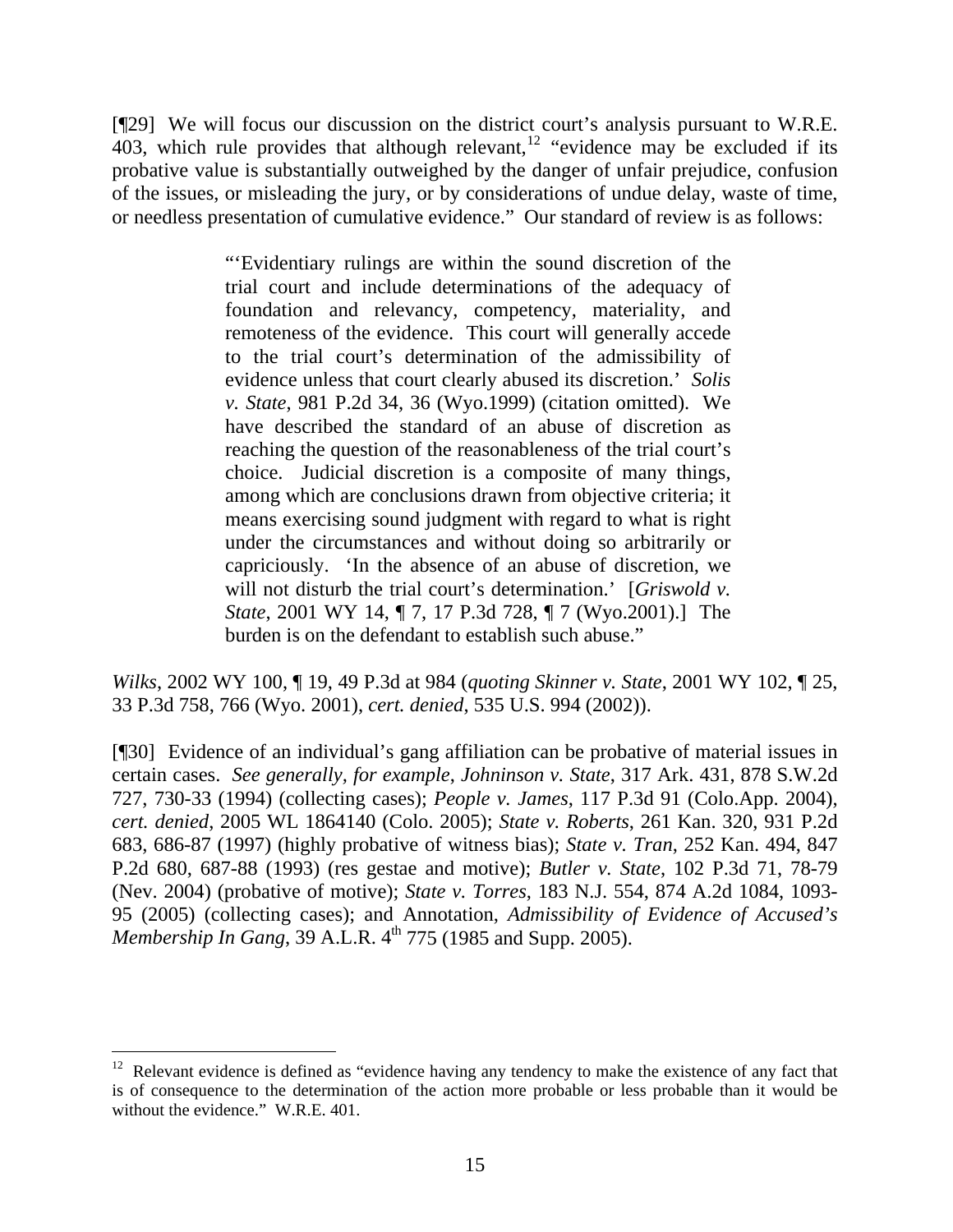[¶31] However, we find that whatever probative value Deputy Fowler's testimony arguably might have had in the instant case was diminished by the following additional facts:

1. The victim's membership in the Grim Reapers' motorcycle gang is somewhat tenuous. It appears that the only evidence of the victim's association with such a gang is that he purportedly possessed the "biker vest" at issue.<sup>[13](#page-16-0)</sup> While the appellant's trial counsel stated in her offer of proof that the vest belonged to the victim and that the victim "belonged" to the Grim Reapers, we have not been directed to any witness testimony (contained in the offer of proof or otherwise) that the vest was indeed the victim's vest or that the victim was an active member of the gang. Deputy Fowler testified that he was not familiar with the victim personally and we are not aware of any statements by the appellant in this regard.

2. Based on Deputy Fowler's testimony, the status of the Grim Reapers in this area is dubious. According to Deputy Fowler, western chapters of the Grim Reapers "have passed over to the Hell's Angels" and are "not even included anymore as outstanding motorcycle clubs that are still active in the west," and the deputy was not familiar with any Grim Reapers chapter that may have existed in Rawlins. He also testified that there have been instances in which someone still possesses a gang's "colors" but no longer participates in the "full culture"; such an individual would typically "lay low, [and remain] low-key and out of sight, because clubs don't let them retire."

3. Deputy Fowler testified that he was only "generally" familiar with how "outlaw" motorcycle gangs treat single women and did not have any specific knowledge of the Grim Reapers' gang culture.

4. Deputy Fowler asked the appellant if she had received the gang's "colors" indicating that she was the "property of" the victim and she replied that she had not.

5. At trial, the district court allowed the appellant to elicit more specific and probative testimony as to the victim's past mistreatment of the appellant.

6. Our review of the evidence adduced at trial does not reveal a strong nexus between Deputy Fowler's testimony and the facts and issues of the instant case.

[¶32] With respect to the danger of unfair prejudice, we have said that trial courts "must exercise great caution so defendants will be convicted on the basis of the evidence

<span id="page-16-0"></span> $\overline{a}$  $13$  The photographs of the vest are not contained in the record on appeal and we are unable to determine from the record whether the vest itself, or where it was discovered, contained indicia of the victim's ownership.